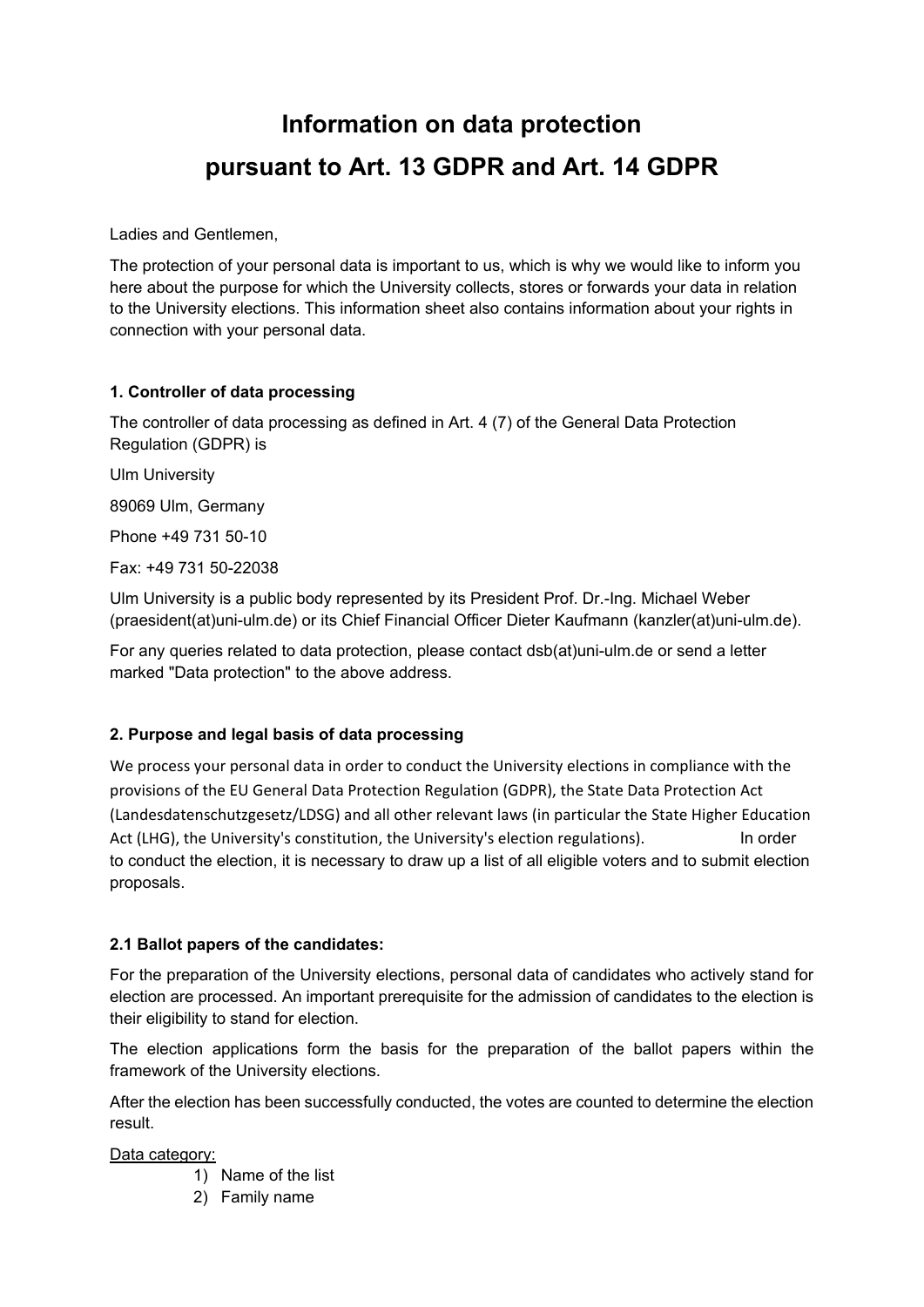- 3) First name
- 4) Faculty affiliation, if applicable University facility
- 5) If applicable, academic titles
- 6) Office address (for University employees) or private address (for students)
- 7) In case of students, their student ID number
- 8) Email address

In addition, further personal data of candidates may be processed if they have given their consent pursuant to Art. 6 para. 1 lit. a GDPR and submitted a profile: A picture of you, your objectives and motivation for your candidature and your facility/institute/degree programme.

With the help of the profile, voters can get a picture or an idea of the candidates.

#### **Legal basis of the data processing**

The legal basis for the processing of these data is Art. 6 para. 1 lit. e GDPR in conjunction with § 9 para. 8 S. 3 LHG in conjunction with §§ 12 ff WahlO (election regulations) of Ulm University; Art. 6 para. 1 lit. c) GDPR in conjunction with § 15 para. 1, 4 LDSG.

#### **2.2 Eligible voters**

We process the following personal data in order to draw up the register of all eligible voters in the context of the University elections.

Data category:

- 1) Family name
- 2) First name
- 3) Date of birth
- 4) kiz ID and email addresses
- 5) Membership group according to § 10 para. 1 sentence 2 no.1-5 LHG
- 6) Official, service or job title
- 7) For employees, the personnel number, amount of working time, beginning and, if applicable, end of the employment relationship
- 8) For students and doctoral candidates, their student ID number
- 9) For doctoral candidates, the information in which membership group they want to exercise their right to vote
- 10) The Faculty affiliation or affiliation to a University facility
- 11) If applicable, academic titles
- 12) If applicable, time and duration of academic leave
- 13) For membership groups according to § 10 para. 1 sentence 2 no.1 LHG if applicable co-optation / equal status
- 14) The right to vote and /or to be elected
- 15) IP address: For online elections, IP addresses of persons entitled to vote may only be analysed for the purpose of analysing and rectifying technical errors or if there is suspicion of unauthorised influence on the election result, for example by changing data or unauthorised use of access authorisations.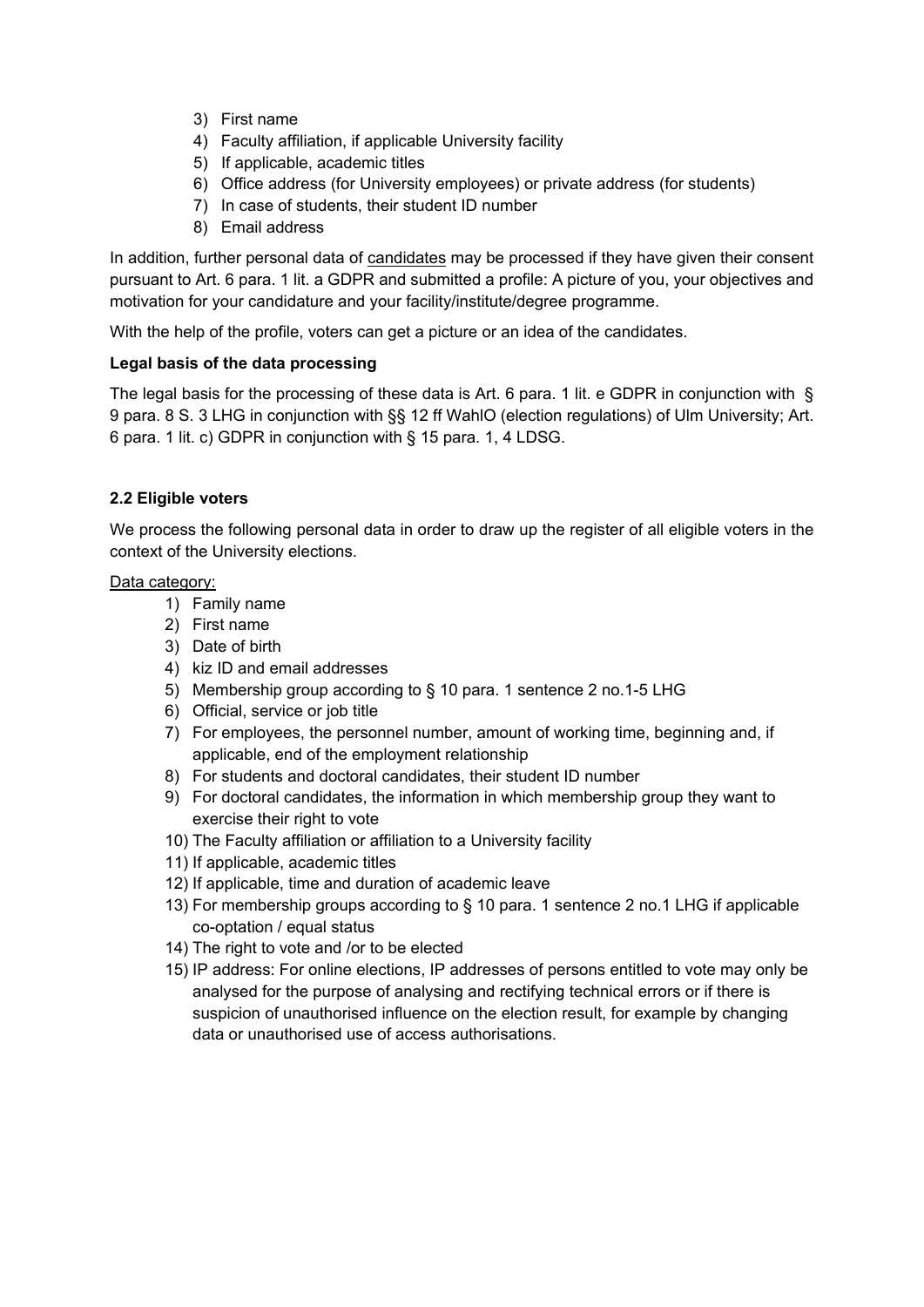## **Legal basis**

The legal basis for the processing of these data is Art. 6 para. 1 lit. e GDPR in conjunction with § 9 para. 8 LHG in conjunction with §§ 8 ff WahlO (election regulations) of Ulm University; Art. 6 para. 1 lit. c) GDPR in conjunction with § 15 para. 1, 4 LDSG and Art. 6 para.1 lit. f) GDPR.

# **5. Storing your data**

We store the personal data of the eligible voters and the candidates only until the election is legally valid (according to § 38 WahlO of Ulm University). The data of the elected persons shall be deleted at the latest at the end of the term of office of the body for which the election proposals were submitted, provided that no other legitimate interests of the controllers for the processing conflict with such deletion.

Your data will be processed by Department I and by the Communication and Information Centre (KIZ) in the course of the University elections. Only those persons within the University have access to your data who need them for the proper conduct of the University election.

Furthermore, the following persons have access to the respective personal data:

# **6. Internal recipient of your data**

## **6.1 Data of applicants**

The valid election proposals with the applicants will be announced in the employing office via notice board, in the Bulletin of Ulm University and online in the Research and Teaching Network (F&L Netz) (§14 WahlO).

## **6.2 Profiles of the candidates:**

The profiles of the candidates are published exclusively in the Research and Teaching Network (F&L Netz) of Ulm University.

## **6.3 Data for the conduct of the ballot box election**

In the ballot box election, ballot papers are issued to eligible voters. The unused ballot papers will be destroyed by the election management immediately after the election. The completed ballot papers will be destroyed as soon as the election result has been legally determined (§38 WahlO).

## **6.4 Election result**

The election management announces the election result, as well as the names of the elected persons and the substitutes (University bulletin, announcement via notice board at the University, forwarding of the results to bodies (offices) of the University's self-administration).

# **7. Data transfer to third parties**

## **7.1 Data of eligible voters**

No data of eligible voters are passed on to third parties.